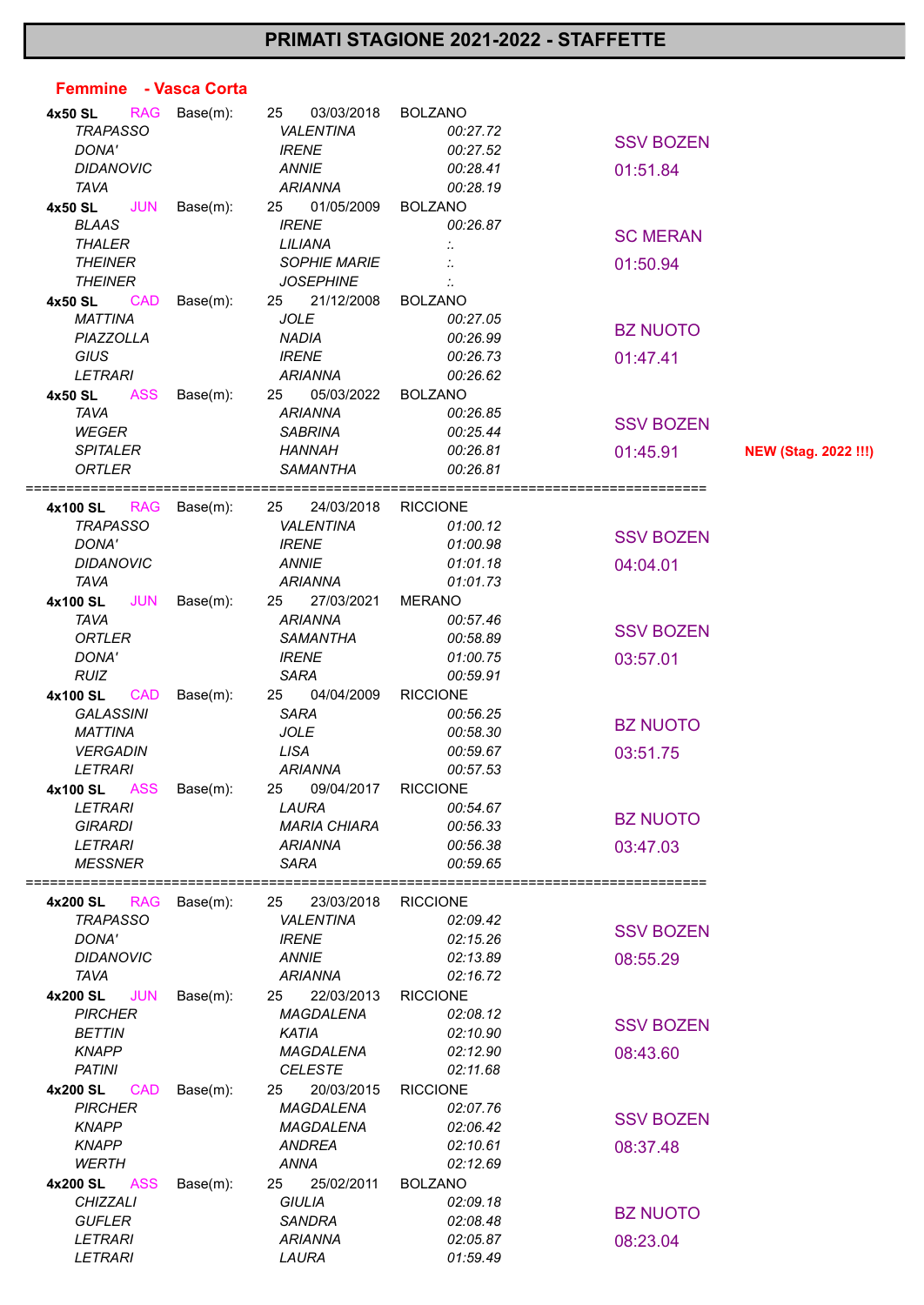| 4x50 MX<br><b>RAG</b>                                                                       | $Base(m)$ :  | 10/12/2017<br>25                                                                       | Merano                                                          |                  |
|---------------------------------------------------------------------------------------------|--------------|----------------------------------------------------------------------------------------|-----------------------------------------------------------------|------------------|
| <b>TAVA</b>                                                                                 |              | <b>ARIANNA</b>                                                                         | 00:32.14                                                        |                  |
| <b>DIDANOVIC</b>                                                                            |              | <b>ANNIE</b>                                                                           | 00:34.81                                                        | <b>SSV BOZEN</b> |
| <b>TRAPASSO</b>                                                                             |              | <b>VALENTINA</b>                                                                       | 00:30.54                                                        | 02:05.23         |
| DONA'                                                                                       |              | <b>IRENE</b>                                                                           | 00:27.74                                                        |                  |
| 4x50 MX<br><b>JUN</b>                                                                       | $Base(m)$ :  | 02/11/2019<br>25                                                                       | <b>BOLZANO</b>                                                  |                  |
| <b>TAVA</b>                                                                                 |              | <b>ARIANNA</b>                                                                         | 00:30.40                                                        | <b>SSV BOZEN</b> |
| <b>DIDANOVIC</b>                                                                            |              | <b>ANNIE</b>                                                                           | 00:34.63                                                        |                  |
| <b>TRAPASSO</b>                                                                             |              | VALENTINA                                                                              | 00:29.89                                                        | 02:02.95         |
| DONA'                                                                                       |              | <b>IRENE</b>                                                                           | 00:28.03                                                        |                  |
| 4x50 MX<br><b>CAD</b>                                                                       | $Base(m)$ :  | 21/12/2008<br>25                                                                       | <b>BOLZANO</b>                                                  |                  |
| <b>GIUS</b>                                                                                 |              | <b>IRENE</b>                                                                           | 00:30.30                                                        |                  |
| PIAZZOLLA                                                                                   |              | <b>NADIA</b>                                                                           | 00:31.98                                                        | <b>BZ NUOTO</b>  |
| <b>GALASSINI</b>                                                                            |              | <b>SARA</b>                                                                            | 00:28.01                                                        | 01:56.71         |
| <b>MATTINA</b>                                                                              |              | <b>JOLE</b>                                                                            | 00:26.40                                                        |                  |
| 4x50 MX<br><b>ASS</b>                                                                       | Base(m):     | 05/11/2011<br>25                                                                       | <b>BOLZANO</b>                                                  |                  |
| <b>LETRARI</b>                                                                              |              | LAURA                                                                                  | 00:27.84                                                        |                  |
| <b>FISSNEIDER</b>                                                                           |              | <b>LISA</b>                                                                            |                                                                 | <b>BZ NUOTO</b>  |
| <b>LETRARI</b>                                                                              |              | <b>ARIANNA</b>                                                                         |                                                                 | 01:53.74         |
| <b>GUFLER</b>                                                                               |              | <b>SANDRA</b>                                                                          |                                                                 |                  |
|                                                                                             |              |                                                                                        |                                                                 |                  |
| 4x100 MX                                                                                    | RAG Base(m): | 25/03/2018<br>25                                                                       | <b>RICCIONE</b>                                                 |                  |
| <b>TAVA</b>                                                                                 |              | <b>ARIANNA</b>                                                                         | 01:07.75                                                        |                  |
| <b>DIDANOVIC</b>                                                                            |              | <b>ANNIE</b>                                                                           | 01:14.48                                                        | <b>SSV BOZEN</b> |
| <b>TRAPASSO</b>                                                                             |              | <b>VALENTINA</b>                                                                       | 01:08.53                                                        | 04:31.10         |
| DONA'                                                                                       |              | <b>IRENE</b>                                                                           | 01:00.34                                                        |                  |
| 4x100 MX<br><b>JUN</b>                                                                      | Base(m):     | 25<br>17/03/2019                                                                       | <b>RICCIONE</b>                                                 |                  |
| <b>BRILLO</b>                                                                               |              | <b>NICOLE</b>                                                                          | 01:06.46                                                        |                  |
| <b>DIDANOVIC</b>                                                                            |              | <b>ANNIE</b>                                                                           | 01:14.28                                                        | <b>SSV BOZEN</b> |
| <b>TRAPASSO</b>                                                                             |              | VALENTINA                                                                              | 01:05.80                                                        | 04:25.62         |
| DONA'                                                                                       |              | <b>IRENE</b>                                                                           | 00:59.08                                                        |                  |
| 4x100 MX<br><b>CAD</b>                                                                      | $Base(m)$ :  | 25<br>30/03/2012                                                                       | <b>RICCIONE</b>                                                 |                  |
| <b>GUFLER</b>                                                                               |              | <b>SANDRA</b>                                                                          | 01:05.01                                                        |                  |
| <b>FISSNEIDER</b>                                                                           |              | <b>LISA</b>                                                                            | 01:07.04                                                        | <b>BZ NUOTO</b>  |
| <b>LETRARI</b>                                                                              |              | <b>ARIANNA</b>                                                                         | 01:00.39                                                        | 04:11.23         |
| PALMA                                                                                       |              | <b>GIADA</b>                                                                           | 00:58.79                                                        |                  |
|                                                                                             |              |                                                                                        |                                                                 |                  |
|                                                                                             |              |                                                                                        |                                                                 |                  |
|                                                                                             |              |                                                                                        |                                                                 | <b>BZ NUOTO</b>  |
|                                                                                             |              |                                                                                        |                                                                 |                  |
|                                                                                             |              |                                                                                        |                                                                 |                  |
|                                                                                             |              |                                                                                        |                                                                 |                  |
| 4x100 MX<br>ASS<br><b>GIRARDI</b><br><b>SPRINGHETTI</b><br><b>LETRARI</b><br><b>LETRARI</b> | Base(m):     | 09/04/2017<br>25<br><b>MARIA CHIARA</b><br><b>KATHARINA</b><br><b>ARIANNA</b><br>LAURA | <b>RICCIONE</b><br>01:03.03<br>01:11.72<br>01:00.12<br>00:54.46 | 04:09.33         |

## **Maschi - Vasca Corta**

| 4x50 SL          | <b>RAG</b>         | Base(m): | 25   | 23/05/2009        | <b>BOLZANO</b>       |                  |
|------------------|--------------------|----------|------|-------------------|----------------------|------------------|
| <b>BALLO</b>     |                    |          |      | <b>STEFANO</b>    | 00:24.50             |                  |
| CASNA            |                    |          |      | ZACCARIA          | 00:24.60             | <b>BZ NUOTO</b>  |
|                  | <b>KIESSWETTER</b> |          |      | <b>MANUEL</b>     | 00:24.83             | 01:38.70         |
| <b>MIOZZI</b>    |                    |          |      | LORENZO           | 00:24.77             |                  |
| 4x50 SL          | JUN                | Base(m): | 25   | 23/05/2009        | <b>BOLZANO</b>       |                  |
| <b>RAMON</b>     |                    |          |      | <b>ALESSANDRO</b> | 00:23.84             |                  |
| <b>MUNDA</b>     |                    |          |      | <b>SIMONE</b>     | 00:23.43             | <b>AS MERANO</b> |
|                  | <b>WASSERMANN</b>  |          |      | <b>RICCARDO</b>   | 00:25.08             | 01:35.44         |
| <b>LEITNER</b>   |                    |          | SVEN |                   | 00:23.09             |                  |
| 4x50 SL          | <b>CAD</b>         | Base(m): | 25   | 08/11/2009        | <b>BOLZANO</b>       |                  |
| <b>LEITNER</b>   |                    |          | SVEN |                   | 00:23.56             | <b>AS MERANO</b> |
| <b>MUNDA</b>     |                    |          |      | <b>SIMONE</b>     | $\ddot{\phantom{a}}$ |                  |
|                  | <b>WASSERMANN</b>  |          |      | <b>RICCARDO</b>   |                      | 01:34.96         |
| <b>RAMON</b>     |                    |          |      | ALESSANDRO        |                      |                  |
| 4x50 SL          | <b>ASS</b>         | Base(m): | 25   | 17/01/2009        | <b>MERANO</b>        |                  |
| <b>D'ANGELLA</b> |                    |          |      | MARCO             | 00:23.42             | <b>AS MERANO</b> |
| <b>LEITNER</b>   |                    |          | SVEN |                   | 00:22.61             |                  |
| <b>MUNDA</b>     |                    |          |      | <b>SIMONE</b>     | 00:23.19             | 01:32.53         |
| <b>RAMON</b>     |                    |          |      | ALESSANDRO        | 00:23.31             |                  |
|                  |                    |          |      |                   |                      |                  |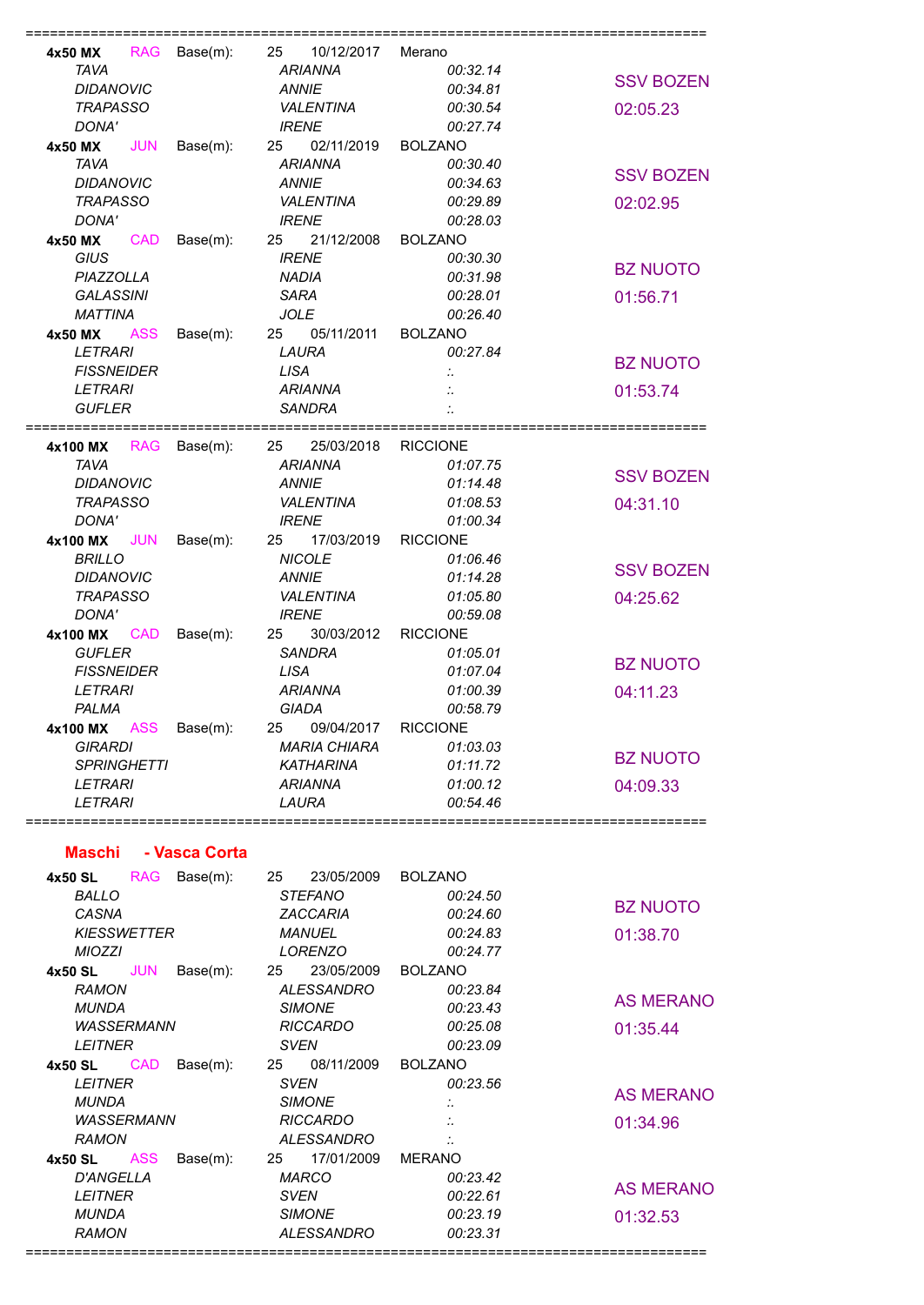| 4x100 SL<br>RAG        | Base(m):     | 27/03/2018<br>25  | <b>RICCIONE</b> |                  |
|------------------------|--------------|-------------------|-----------------|------------------|
| <b>ANDRIOLO</b>        |              | <b>ENRICO</b>     | 00:54.24        |                  |
| <b>MORETTI</b>         |              | <b>MARCO</b>      | 00:53.63        | <b>BZ NUOTO</b>  |
| <b>CIBIN</b>           |              | <b>ALEX</b>       | 00:54.54        | 03:36.17         |
| <b>CHIEREGHIN</b>      |              | <b>MARTIN</b>     | 00:53.76        |                  |
| <b>JUN</b>             |              |                   |                 |                  |
| 4x100 SL               | Base(m):     | 25<br>03/04/2009  | <b>RICCIONE</b> |                  |
| <b>LEITNER</b>         |              | <b>SVEN</b>       | 00:49.86        | <b>AS MERANO</b> |
| <b>MUNDA</b>           |              | <b>SIMONE</b>     | 00:51.10        |                  |
| <b>WASSERMANN</b>      |              | <b>RICCARDO</b>   | 00:52.84        | 03:25.13         |
| <b>RAMON</b>           |              | ALESSANDRO        | 00:51.33        |                  |
| <b>CAD</b><br>4x100 SL | Base(m):     | 25<br>29/03/2010  | <b>RICCIONE</b> |                  |
| <b>LEITNER</b>         |              | <b>SVEN</b>       | 00:49.96        |                  |
|                        |              |                   |                 | <b>AS MERANO</b> |
| <b>MUNDA</b>           |              | <b>SIMONE</b>     | 00:52.08        |                  |
| <b>WASSERMANN</b>      |              | <b>RICCARDO</b>   | 00:51.48        | 03:24.65         |
| <b>RAMON</b>           |              | <b>ALESSANDRO</b> | 00:51.13        |                  |
| <b>4x100 SL ASS</b>    | Base(m):     | 25<br>29/03/2010  | <b>RICCIONE</b> |                  |
| <b>LEITNER</b>         |              | <b>SVEN</b>       | 00:49.96        |                  |
| <b>MUNDA</b>           |              | <b>SIMONE</b>     | 00:52.08        | <b>AS MERANO</b> |
| <b>WASSERMANN</b>      |              | <b>RICCARDO</b>   | 00:51.48        | 03:24.65         |
|                        |              |                   |                 |                  |
| <b>RAMON</b>           |              | <b>ALESSANDRO</b> | 00:51.13        |                  |
|                        |              |                   |                 |                  |
| 4x200 SL               | RAG Base(m): | 03/04/2009<br>25  | <b>RICCIONE</b> |                  |
| <b>BALLO</b>           |              | <b>STEFANO</b>    | 01:56.44        |                  |
| <b>BERTOGLIO</b>       |              | <b>MARCO</b>      | 02:06.62        | <b>BZ NUOTO</b>  |
| <b>EMERI</b>           |              | <b>JACOPO</b>     | 02:01.92        | 08:03.85         |
| <b>KIESSWETTER</b>     |              | <b>MANUEL</b>     | 01:58.87        |                  |
|                        |              |                   |                 |                  |
| JUN<br>4x200 SL        | Base(m):     | 03/04/2009<br>25  | <b>RICCIONE</b> |                  |
| <b>RAMON</b>           |              | <b>ALESSANDRO</b> | 01:56.31        | <b>AS MERANO</b> |
| <b>MUNDA</b>           |              | <b>SIMONE</b>     | 01:55.27        |                  |
| <b>WASSERMANN</b>      |              | <b>RICCARDO</b>   | 01:58.40        | 07:39.99         |
| <b>LEITNER</b>         |              | <b>SVEN</b>       | 01:50.01        |                  |
| 4x200 SL<br><b>CAD</b> | Base(m):     | 29/03/2010<br>25  | <b>RICCIONE</b> |                  |
| <b>RAMON</b>           |              | <b>ALESSANDRO</b> | 01:56.27        |                  |
|                        |              |                   |                 | <b>AS MERANO</b> |
|                        |              | <b>SIMONE</b>     | 01:56.64        |                  |
| <b>MUNDA</b>           |              |                   |                 |                  |
| <b>WASSERMANN</b>      |              | <b>RICCARDO</b>   | 01:54.68        | 07:37.73         |
| <b>LEITNER</b>         |              | <b>SVEN</b>       | 01:50.14        |                  |
| 4x200 SL ASS           | Base(m):     | 21/03/2021<br>25  | <b>BOLZANO</b>  |                  |
|                        |              |                   |                 |                  |
| <b>PUSCEDDU</b>        |              | ALESSANDRO        | 01:49.60        | <b>BZ NUOTO</b>  |
| <b>DELLADIO</b>        |              | <b>PATRICK</b>    | 01:49.26        |                  |
| <b>BETTIN</b>          |              | <b>STEFAN</b>     | 01:54.42        | 07:28.94         |
| <b>CIBIN</b>           |              | <b>ALEX</b>       | 01:55.66        |                  |
|                        |              |                   |                 | ===============  |
| 4x50 MX<br><b>RAG</b>  | Base(m):     | 23/05/2009<br>25  | <b>BOLZANO</b>  |                  |
| <b>KIESSWETTER</b>     |              | <b>MANUEL</b>     | 00:28.39        |                  |
| CASNA                  |              | ZACCARIA          | 00:30.22        | <b>BZ NUOTO</b>  |
|                        |              |                   |                 |                  |
| <b>BALLO</b>           |              | <b>STEFANO</b>    | 00:25.71        | 01:49.00         |
| <b>MIOZZI</b>          |              | <b>LORENZO</b>    | 00:24.68        |                  |
| <b>JUN</b><br>4x50 MX  | Base(m):     | 23/05/2009<br>25  | <b>BOLZANO</b>  |                  |
| <b>MUNDA</b>           |              | <b>SIMONE</b>     | 00:27.83        |                  |
| <b>RAMON</b>           |              | <b>ALESSANDRO</b> | 00:30.29        | <b>AS MERANO</b> |
| <b>LEITNER</b>         |              | <b>SVEN</b>       | 00:25.34        | 01:48.21         |
| <b>WASSERMANN</b>      |              | <b>RICCARDO</b>   | 00:24.75        |                  |
|                        |              |                   |                 |                  |
| <b>CAD</b><br>4x50 MX  | Base(m):     | 23/05/2009<br>25  | <b>BOLZANO</b>  |                  |
| <b>MUNDA</b>           |              | <b>SIMONE</b>     | 00:27.83        | <b>AS MERANO</b> |
| <b>RAMON</b>           |              | <b>ALESSANDRO</b> | 00:30.29        |                  |
| <b>LEITNER</b>         |              | <b>SVEN</b>       | 00:25.34        | 01:48.21         |
| <b>WASSERMANN</b>      |              | <b>RICCARDO</b>   | 00:24.75        |                  |
| <b>ASS</b><br>4x50 MX  | Base(m):     | 05/08/2011<br>25  | OSTIA (RM)      |                  |
| <b>NANNETTI</b>        |              |                   | 00:26.66        |                  |
|                        |              | <b>MIRCO</b>      |                 | <b>BZ NUOTO</b>  |
| CASNA                  |              | ZACCARIA          | 00:28.09        |                  |
| MAZZURANA              |              | LUCA              | 00:24.82        | 01:42.15         |
| <b>BALLO</b>           |              | <b>STEFANO</b>    | 00:22.58        |                  |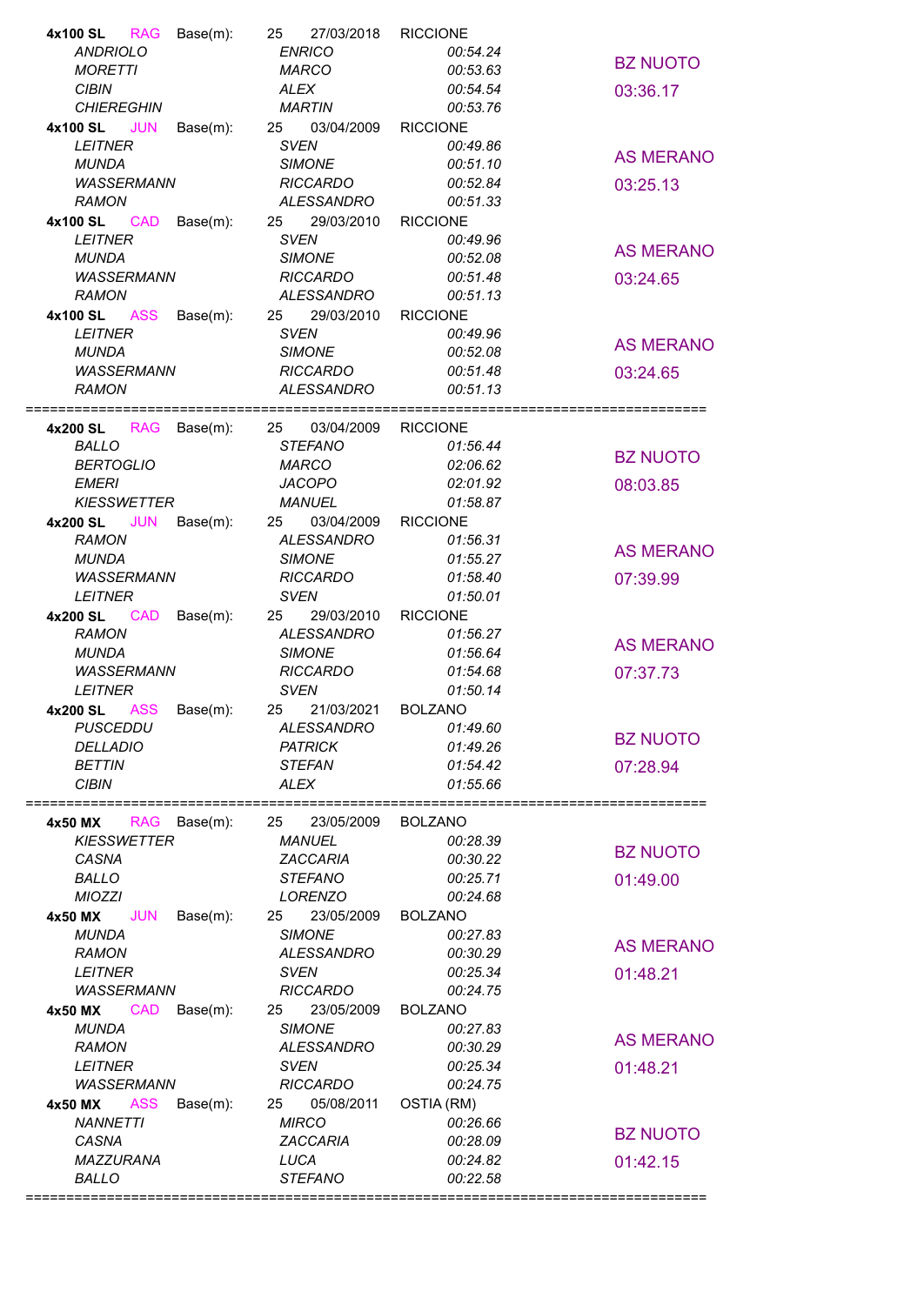| 4x100 MX<br>RAG<br>Base(m):                           | 22/03/2017<br>25                  | <b>RICCIONE</b>             |                  |                             |
|-------------------------------------------------------|-----------------------------------|-----------------------------|------------------|-----------------------------|
| <b>DELLADIO</b>                                       | <b>PATRICK</b>                    | 00:56.81                    | <b>BZ NUOTO</b>  |                             |
| <b>CIBIN</b>                                          | <b>ALEX</b>                       | 01:10.33                    |                  |                             |
| <b>BACCHIEGA</b>                                      | <b>SIMONE</b>                     | 00:59.09                    | 03:59.60         |                             |
| <b>CUNIAL</b>                                         | <b>THOMAS</b>                     | 00:53.37                    |                  |                             |
| <b>JUN</b><br>4x100 MX<br>Base(m):                    | 25<br>30/03/2011                  | <b>RICCIONE</b>             |                  |                             |
| <b>KIESSWETTER</b>                                    | <b>MANUEL</b>                     | 00:59.39                    | <b>BZ NUOTO</b>  |                             |
| CASNA                                                 | ZACCARIA                          | 01:03.80                    |                  |                             |
| <b>BALLO</b>                                          | <b>STEFANO</b>                    | 00:55.60                    | 03:51.95         |                             |
| <b>EMERI</b>                                          | <b>JACOPO</b>                     | 00:53.16                    |                  |                             |
| 4x100 MX<br><b>CAD</b><br>Base(m):                    | 25<br>25/03/2013                  | <b>RICCIONE</b>             |                  |                             |
| <b>UBALDI</b>                                         | <b>DYLAN</b>                      |                             | <b>BZ NUOTO</b>  |                             |
| CASNA                                                 | ZACCARIA                          |                             |                  |                             |
| <b>KIESSWETTER</b>                                    | <b>MANUEL</b>                     |                             | 03:47.81         |                             |
| <b>DALFOVO</b>                                        | <b>MATTHIAS</b>                   |                             |                  |                             |
| <b>4x100 MX ASS</b><br>Base(m):<br><b>KIESSWETTER</b> | 21/12/2014<br>25<br><b>MANUEL</b> | <b>BOLZANO</b>              |                  |                             |
| CASNA                                                 | ZACCARIA                          | 00:56.93<br>01:00.70        | <b>BZ NUOTO</b>  |                             |
| MAZZURANA                                             | LUCA                              |                             |                  |                             |
| <b>BALLO</b>                                          | <b>STEFANO</b>                    | 00:53.96<br>00:49.58        | 03:41.17         |                             |
|                                                       |                                   |                             |                  |                             |
|                                                       |                                   |                             |                  |                             |
| Femmine - Vasca Lunga                                 |                                   |                             |                  |                             |
| <b>RAG</b><br>Base(m):<br>4x50 SL                     | 19/06/2022<br>50                  | <b>MERANO</b>               |                  |                             |
| <b>FANTINI</b>                                        | <b>STELLA</b>                     | 00:27.68                    | <b>SSV BOZEN</b> |                             |
| <b>PESSINA</b>                                        | <b>MARIASOLE</b>                  | 00:29.22                    |                  |                             |
| <b>CHUGAYDA</b>                                       | <b>VERONIKA</b>                   | 00:29.26                    | 01:55.34         | <b>NEW (Stag. 2022 !!!)</b> |
| <b>DURIGAN</b>                                        | <b>ANNA</b>                       | 00:29.18                    |                  |                             |
| <b>JUN</b><br>Base(m):<br>4x50 SL                     | 03/06/2022<br>50                  | <b>RICCIONE</b>             |                  |                             |
| <b>SPITALER</b>                                       | <b>HANNAH</b>                     | 00:27.35                    | <b>SSV BOZEN</b> |                             |
| <b>ORTLER</b>                                         | <b>SAMANTHA</b>                   | 00:27.58                    |                  |                             |
|                                                       | <b>SARA</b>                       | 00:27.49                    | 01:51.81         | <b>NEW (Stag. 2022 !!!)</b> |
| <b>RUIZ</b>                                           |                                   |                             |                  |                             |
| <b>COMPER</b>                                         | <b>MATILDE</b>                    | 00:29.49                    |                  |                             |
| <b>CAD</b><br>4x50 SL<br>Base(m):                     | 18/06/2017<br>50                  | <b>MERANO</b>               |                  |                             |
| <b>Innerhofer</b>                                     | Miriam                            | 00:28.00                    |                  |                             |
| Profaizer                                             | Sonja                             | 00:27.33                    | <b>SC MERAN</b>  |                             |
| Kienzl Hinteregger                                    | Elin                              | 00:28.49                    | 01:51.28         |                             |
| Graif                                                 | Vivien                            | 00:27.46                    |                  |                             |
| 4x50 SL<br><b>ASS</b><br>Base(m):                     | 50<br>20/06/2021                  | <b>MERANO</b>               |                  |                             |
| <b>TAVA</b>                                           | <b>ARIANNA</b>                    | 00:26.79                    |                  |                             |
| <b>WEGER</b>                                          | <b>SABRINA</b>                    | 00:26.04                    | <b>SSV BOZEN</b> |                             |
| <b>ORTLER</b>                                         | <b>SAMANTHA</b>                   | 00:27.43                    | 01:47.97         |                             |
| <b>TRAPASSO</b>                                       | <b>VALENTINA</b>                  | 00:27.71                    |                  |                             |
|                                                       |                                   |                             |                  |                             |
| 4x100 SL<br>RAG<br>Base(m):                           | 05/08/2019<br>50                  | <b>ROMA</b>                 |                  |                             |
| DONA'                                                 | <b>IRENE</b>                      | 01:00.85                    | <b>SSV BOZEN</b> |                             |
| <b>TAVA</b>                                           | <b>ARIANNA</b>                    | 00:59.92                    |                  |                             |
| <b>ORTLER</b>                                         | <b>SAMANTHA</b>                   | 01:01.68                    | 04:05.08         |                             |
| <b>RUIZ</b><br><b>JUN</b>                             | <b>SARA</b><br>22/07/2021         | 01:02.63                    |                  |                             |
| 4x100 SL<br>Base(m):<br><b>TAVA</b>                   | 50<br><b>ARIANNA</b>              | <b>MERANO</b><br>00:59.16   |                  |                             |
| <b>ORTLER</b>                                         | <b>SAMANTHA</b>                   | 01:01.11                    | <b>SSV BOZEN</b> |                             |
| <b>RUIZ</b>                                           | <b>SARA</b>                       | 01:01.81                    |                  |                             |
| <b>SPITALER</b>                                       | <b>HANNAH</b>                     | 01:00.15                    | 04:02.23         |                             |
| <b>CAD</b>                                            | 50<br>06/08/2009                  | <b>ROMA</b>                 |                  |                             |
| 4x100 SL<br>Base(m):<br><b>GALASSINI</b>              | <b>SARA</b>                       |                             |                  |                             |
|                                                       |                                   | 00:58.03                    | <b>BZ NUOTO</b>  |                             |
| GIUS                                                  | <b>IRENE</b>                      | 00:59.87                    |                  |                             |
| PIAZZOLLA                                             | <b>NADIA</b>                      | 01:00.35                    | 03:58.48         |                             |
| <b>MATTINA</b>                                        | <b>JOLE</b><br>50                 | 01:00.23                    |                  |                             |
| <b>ASS</b><br>4x100 SL<br>Base(m):                    | 09/04/2022                        | <b>RICCIONE</b><br>00:57.73 |                  |                             |
| <b>WEGER</b>                                          | <b>SABRINA</b>                    |                             | <b>SSV BOZEN</b> |                             |
| <b>TAVA</b><br><b>FANTINI</b>                         | <b>ARIANNA</b><br><b>STELLA</b>   | 00:58.05                    |                  |                             |
| <b>TRAPASSO</b>                                       | <b>VALENTINA</b>                  | 00:59.08<br>00:59.94        | 03:54.80         | <b>NEW (Stag. 2022 !!!)</b> |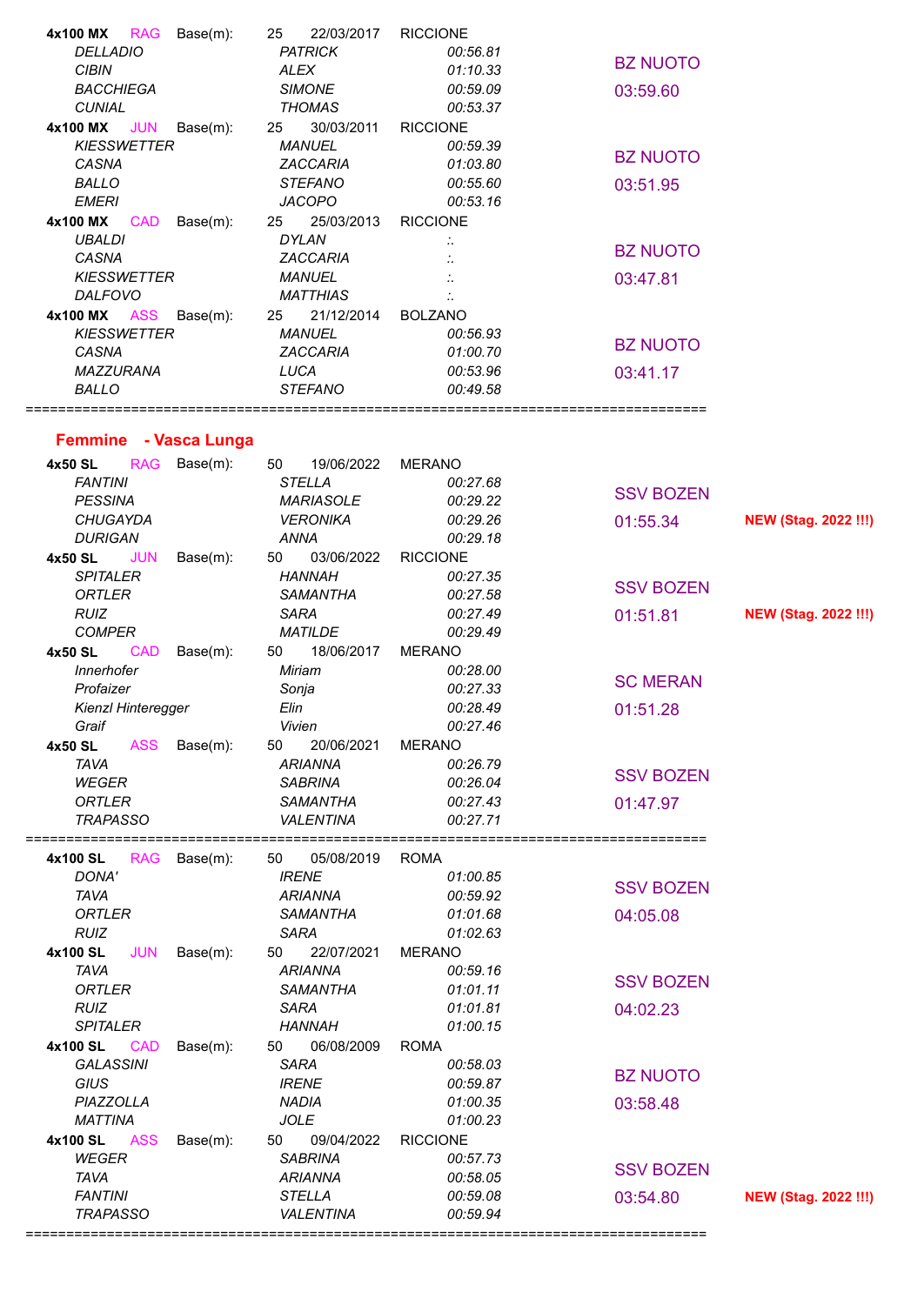| 4x200 SL<br>RAG<br>Base(m):        | 19/07/2018<br>50    | <b>TRENTO</b>     |                  |                             |
|------------------------------------|---------------------|-------------------|------------------|-----------------------------|
| <b>TRAPASSO</b>                    | <b>VALENTINA</b>    | 02:13.08          |                  |                             |
| DONA'                              | <b>IRENE</b>        | 02:17.34          | <b>SSV BOZEN</b> |                             |
| <b>TAVA</b>                        | <b>ARIANNA</b>      | 02:14.91          | 09:01.32         |                             |
| <b>DIDANOVIC</b>                   | <b>ANNIE</b>        | 02:15.99          |                  |                             |
| 4x200 SL<br><b>JUN</b><br>Base(m): | 06/08/2013<br>50    | <b>ROMA</b>       |                  |                             |
| <b>PIRCHER</b>                     | MAGDALENA           | 02:09.18          |                  |                             |
| <b>BETTIN</b>                      | <b>KATIA</b>        | 02:12.64          | <b>SSV BOZEN</b> |                             |
| <b>KNAPP</b>                       | <b>MAGDALENA</b>    | 02:14.99          |                  |                             |
|                                    |                     |                   | 08:52.19         |                             |
| <b>KNAPP</b>                       | <b>ANDREA</b>       | 02:15.38          |                  |                             |
| 4x200 SL<br><b>CAD</b><br>Base(m): | 06/08/2013<br>50    | <b>ROMA</b>       |                  |                             |
| <b>PIRCHER</b>                     | MAGDALENA           | 02:09.18          | <b>SSV BOZEN</b> |                             |
| <b>BETTIN</b>                      | <b>KATIA</b>        | 02:12.64          |                  |                             |
| <b>KNAPP</b>                       | MAGDALENA           | 02:14.99          | 08:52.19         |                             |
| <b>KNAPP</b>                       | <b>ANDREA</b>       | 02:15.38          |                  |                             |
| <b>4x200 SL ASS</b><br>Base(m):    | 50<br>06/04/2017    | <b>RICCIONE</b>   |                  |                             |
| <b>LETRARI</b>                     | <b>ARIANNA</b>      | 02:06.34          |                  |                             |
| <b>PUSCEDDU</b>                    | <b>SOFIA</b>        | 02:09.65          | <b>BZ NUOTO</b>  |                             |
| <b>GIRARDI</b>                     | <b>MARIA CHIARA</b> | 02:10.06          | 08:38.21         |                             |
| <b>SPRINGHETTI</b>                 | <b>KATHARINA</b>    | 02:12.16          |                  |                             |
|                                    |                     |                   |                  |                             |
|                                    |                     |                   |                  |                             |
| RAG Base(m):<br>4x50 MX            | 50<br>01/06/2019    | <b>BRESSANONE</b> |                  |                             |
| <b>TAVA</b>                        | <b>ARIANNA</b>      |                   | <b>SSV BOZEN</b> |                             |
| <b>ORTLER</b>                      | <b>SAMANTHA</b>     |                   |                  |                             |
| <b>RUIZ</b>                        | <b>SARA</b>         |                   | 02:06.98         |                             |
| DONA'                              | <b>IRENE</b>        |                   |                  |                             |
| <b>JUN</b><br>4x50 MX<br>Base(m):  | 18/06/2021<br>50    | <b>MERANO</b>     |                  |                             |
| <b>TAVA</b>                        | <b>ARIANNA</b>      | 00:30.73          |                  |                             |
| <b>SPITALER</b>                    | <b>HANNAH</b>       | 00:35.06          | <b>SSV BOZEN</b> |                             |
| <b>RUIZ</b>                        | <b>SARA</b>         | 00:29.03          | 02:02.42         |                             |
|                                    |                     |                   |                  |                             |
|                                    |                     |                   |                  |                             |
| <b>ORTLER</b>                      | <b>SAMANTHA</b>     | 00:27.60          |                  |                             |
| <b>CAD</b><br>4x50 MX<br>Base(m):  | 19/06/2016<br>50    | <b>MERANO</b>     |                  |                             |
| Profaizer                          | Sonja               |                   | <b>SC MERAN</b>  |                             |
| Graif                              | Vivien              |                   |                  |                             |
| Kienzl Hinteregger                 | Elin                |                   | 02:02.28         |                             |
| Innerhofer                         | Miriam              |                   |                  |                             |
| <b>ASS</b><br>4x50 MX<br>Base(m):  | 18/06/2022<br>50    | <b>MERANO</b>     |                  |                             |
| <b>TAVA</b>                        | <b>ARIANNA</b>      | 00:31.19          |                  |                             |
| <b>SPITALER</b>                    | <b>HANNAH</b>       | 00:34.18          | <b>SSV BOZEN</b> |                             |
| <b>RUIZ</b>                        | <b>SARA</b>         | 00:29.37          | 02:01.26         | <b>NEW (Stag. 2022 !!!)</b> |
| <b>WEGER</b>                       | <b>SABRINA</b>      | 00:26.52          |                  |                             |
|                                    |                     |                   | ================ |                             |
| <b>RAG</b>                         | 50                  | <b>ROMA</b>       |                  |                             |
| Base(m):<br>4x100 MX               | 07/08/2019          |                   |                  |                             |
| <b>TAVA</b>                        | <b>ARIANNA</b>      | 01:07.61          | <b>SSV BOZEN</b> |                             |
| <b>ORTLER</b>                      | <b>SAMANTHA</b>     | 01:17.85          |                  |                             |
| <b>RUIZ</b>                        | <b>SARA</b>         | 01:07.86          | 04:33.89         |                             |
| DONA'                              | <b>IRENE</b>        | 01:00.57          |                  |                             |
| <b>JUN</b><br>4x100 MX<br>Base(m): | 23/07/2010<br>50    | <b>ROMA</b>       |                  |                             |
| <b>GUFLER</b>                      | <b>SANDRA</b>       | 01:09.75          |                  |                             |
| <b>FISSNEIDER</b>                  | <b>LISA</b>         | 01:09.39          | <b>BZ NUOTO</b>  |                             |
| <b>LETRARI</b>                     | <b>ARIANNA</b>      | 01:03.25          | 04:22.58         |                             |
| <b>MATTINA</b>                     | <b>JOLE</b>         | 01:00.19          |                  |                             |
| 4x100 MX<br><b>CAD</b><br>Base(m): | 21/07/2011<br>50    | <b>ROMA</b>       |                  |                             |
| <b>GUFLER</b>                      | <b>SANDRA</b>       | 01:07.38          |                  |                             |
|                                    |                     |                   | <b>BZ NUOTO</b>  |                             |
| <b>FISSNEIDER</b>                  | <b>LISA</b>         | 01:09.12          |                  |                             |
| <b>LETRARI</b>                     | <b>ARIANNA</b>      | 01:02.33          | 04:19.34         |                             |
| <b>MATTINA</b>                     | <b>JOLE</b>         | 01:00.51          |                  |                             |
| <b>ASS</b><br>Base(m):<br>4x100 MX | 21/07/2011<br>50    | <b>ROMA</b>       |                  |                             |
| <b>GUFLER</b>                      | <b>SANDRA</b>       | 01:07.38          |                  |                             |
| <b>FISSNEIDER</b>                  | <b>LISA</b>         | 01:09.12          | <b>BZ NUOTO</b>  |                             |
| <b>LETRARI</b>                     | <b>ARIANNA</b>      | 01:02.33          | 04:19.34         |                             |
| <b>MATTINA</b>                     | <b>JOLE</b>         | 01:00.51          |                  |                             |

 **Maschi - Vasca Lunga**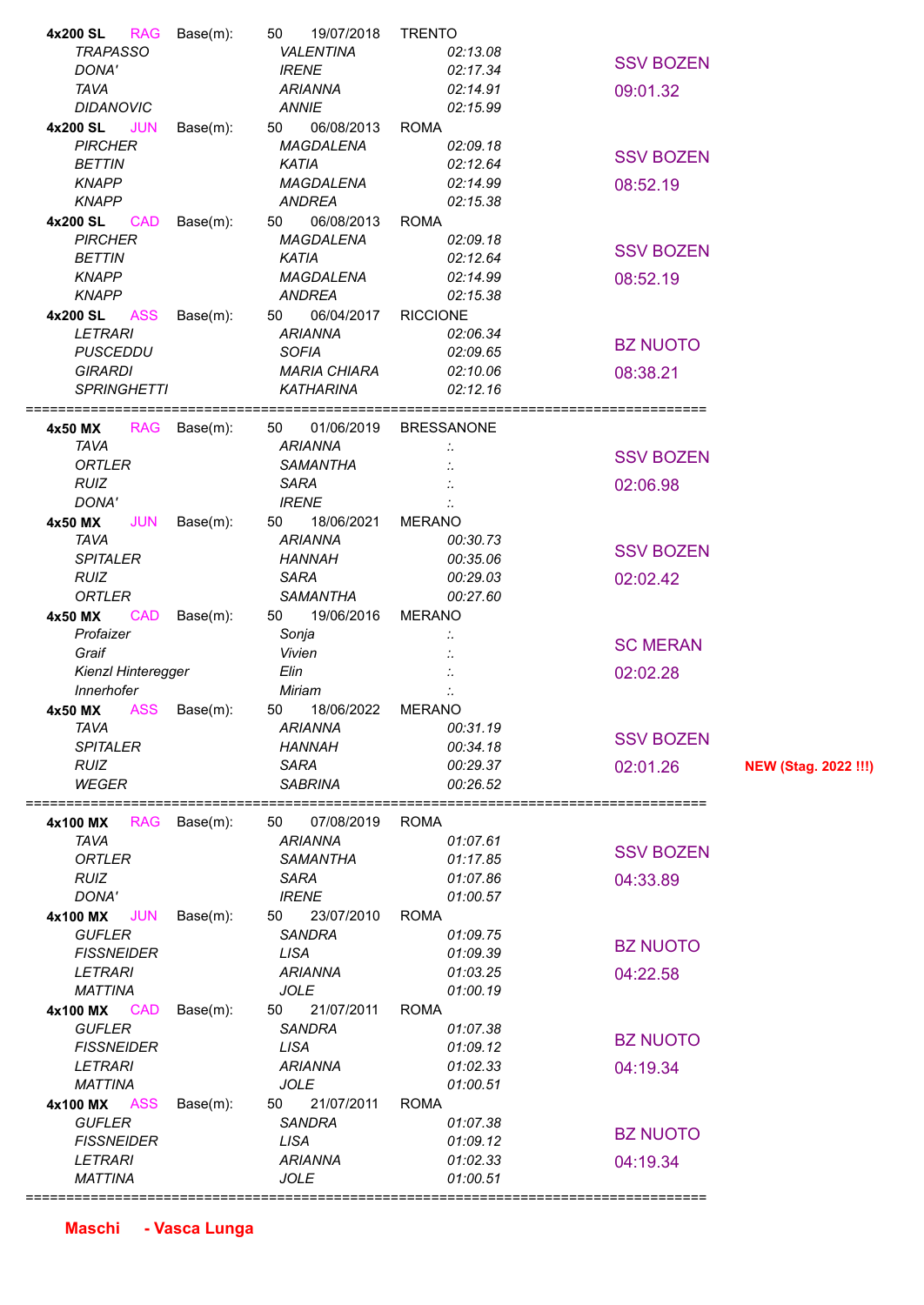| <b>BEVILACQUA</b><br><b>PATRICK</b><br>00:25.03<br><b>GIOVANNINI</b><br><b>MANUEL</b><br>00:25.36<br><b>JUN</b><br>4x50 SL<br>Base(m):<br>19/06/2022<br><b>MERANO</b><br>50 | <b>SSV BOZEN</b><br><b>NEW (Stag. 2022 !!!)</b><br>01:39.28 |
|-----------------------------------------------------------------------------------------------------------------------------------------------------------------------------|-------------------------------------------------------------|
| <b>SCAMPICCHIO</b><br><b>LUCA ANTONIO</b><br>00:24.27<br><b>BRIDA</b><br>TOMMASO LORENZO<br>00:24.62                                                                        | <b>SSV BOZEN</b>                                            |
| <b>BEVILACQUA</b><br><b>PATRICK</b><br>00:25.03<br><b>GIOVANNINI</b><br><b>MANUEL</b><br>00:25.36                                                                           | 01:39.28<br><b>NEW (Stag. 2022 !!!)</b>                     |
| <b>CAD</b><br>50<br>19/06/2022<br>4x50 SL<br>Base(m):<br>MERANO                                                                                                             |                                                             |
| <b>SCAMPICCHIO</b><br><b>LUCA ANTONIO</b><br>00:24.27                                                                                                                       | <b>SSV BOZEN</b>                                            |
| <b>BRIDA</b><br>TOMMASO LORENZO<br>00:24.62<br><b>BEVILACQUA</b><br><b>PATRICK</b><br>00:25.03                                                                              | 01:39.28<br><b>NEW (Stag. 2022 !!!)</b>                     |
| <b>GIOVANNINI</b><br><b>MANUEL</b><br>00:25.36                                                                                                                              |                                                             |
| <b>ASS</b><br>50<br>20/06/2021<br>4x50 SL<br>Base(m):<br>MERANO                                                                                                             |                                                             |
| <b>ZANIN</b><br><b>MARCO</b><br>00:24.70                                                                                                                                    | <b>BZ NUOTO</b>                                             |
| <b>FRASNELLI</b><br><b>THOMAS</b><br>00:24.54<br><b>BETTIN</b><br><b>STEFAN</b><br>00:24.66                                                                                 | 01:39.21                                                    |
| <b>IANNONE</b><br><b>CARMINE</b><br>00:25.31                                                                                                                                |                                                             |
|                                                                                                                                                                             |                                                             |
| 4x100 SL RAG Base(m):<br>50<br>06/08/2009<br><b>ROMA</b>                                                                                                                    |                                                             |
| <b>BALLO</b><br><b>STEFANO</b><br>00:53.52<br><b>KIESSWETTER</b><br>00:54.82<br><b>MANUEL</b>                                                                               | <b>BZ NUOTO</b>                                             |
| <b>MIOZZI</b><br>LORENZO<br>00:56.09                                                                                                                                        | 03:39.95                                                    |
| CASNA<br>ZACCARIA<br>00:55.26                                                                                                                                               |                                                             |
| 4x100 SL JUN<br>Base(m):<br>50<br>06/08/2009<br><b>ROMA</b>                                                                                                                 |                                                             |
| <b>LEITNER</b><br><b>SVEN</b><br>00:51.68                                                                                                                                   | <b>AS MERANO</b>                                            |
| <b>SIMONE</b><br>00:52.84<br><b>MUNDA</b><br><b>WASSERMANN</b><br><b>RICCARDO</b><br>00:53.06                                                                               | 03:30.35                                                    |
| <b>RAMON</b><br>ALESSANDRO<br>00:52.77                                                                                                                                      |                                                             |
| 4x100 SL CAD<br>Base(m):<br>06/08/2009<br><b>ROMA</b><br>50                                                                                                                 |                                                             |
| <b>LEITNER</b><br><b>SVEN</b><br>00:51.68                                                                                                                                   | <b>AS MERANO</b>                                            |
| <b>MUNDA</b><br><b>SIMONE</b><br>00:52.84                                                                                                                                   |                                                             |
| <b>WASSERMANN</b><br><b>RICCARDO</b><br>00:53.06<br><b>RAMON</b><br><b>ALESSANDRO</b><br>00:52.77                                                                           | 03:30.35                                                    |
| 06/03/2012<br><b>RICCIONE</b><br>4x100 SL ASS Base(m):<br>50                                                                                                                |                                                             |
| <b>SVEN</b><br><b>LEITNER</b><br>00:52.32                                                                                                                                   |                                                             |
| <b>BALLO</b><br><b>STEFANO</b><br>00:51.04                                                                                                                                  | <b>BZ NUOTO</b>                                             |
| MAZZURANA<br>LUCA<br>00:51.14<br><b>MIRCO</b><br><b>NANNETTI</b><br>00:54.30                                                                                                | 03:28.80                                                    |
|                                                                                                                                                                             |                                                             |
| =====================                                                                                                                                                       |                                                             |
| Base(m):<br>05/08/2016<br><b>ROMA</b><br>50<br>4x200 SL<br><b>RAG</b>                                                                                                       |                                                             |
| <b>BETTIN</b><br><b>STEFAN</b><br>01:59.26                                                                                                                                  |                                                             |
| <b>BRILLANTE</b><br>02:01.35<br>MAXIMILIAN                                                                                                                                  | <b>SSV BOZEN</b>                                            |
| <b>DONOLA</b><br>02:05.24<br><b>DANIEL</b>                                                                                                                                  | 08:12.51                                                    |
| <b>SPRINGETH</b><br><b>TOBIAS</b><br>02:06.66<br><b>JUN</b><br>06/08/2009<br>4x200 SL<br><b>ROMA</b><br>Base(m):<br>50                                                      |                                                             |
| <b>ALESSANDRO</b><br><b>RAMON</b><br>01:58.99                                                                                                                               |                                                             |
| <b>MUNDA</b><br><b>SIMONE</b><br>02:00.78                                                                                                                                   | <b>AS MERANO</b>                                            |
| <b>WASSERMANN</b><br><b>RICCARDO</b><br>01:57.27                                                                                                                            | 07:52.51                                                    |
| <b>SVEN</b><br>01:55.47<br><b>LEITNER</b><br><b>CAD</b><br>50<br>06/08/2009<br><b>ROMA</b>                                                                                  |                                                             |
| 4x200 SL<br>Base(m):<br><b>RAMON</b><br><b>ALESSANDRO</b><br>01:58.99                                                                                                       |                                                             |
| <b>MUNDA</b><br><b>SIMONE</b><br>02:00.78                                                                                                                                   | <b>AS MERANO</b>                                            |
| <b>RICCARDO</b><br><b>WASSERMANN</b><br>01:57.27                                                                                                                            | 07:52.51                                                    |
| <b>SVEN</b><br><b>LEITNER</b><br>01:55.47                                                                                                                                   |                                                             |
| <b>ASS</b><br>06/03/2012<br><b>RICCIONE</b><br>4x200 SL<br>Base(m):<br>50<br>MAZZURANA<br>LUCA<br>01:55.25                                                                  |                                                             |
| <b>LEITNER</b><br><b>SVEN</b><br>01:52.24                                                                                                                                   | <b>BZ NUOTO</b>                                             |
| <b>BALLO</b><br><b>STEFANO</b><br>01:52.63<br>CASNA<br>ZACCARIA<br>01:59.58                                                                                                 | 07:39.70                                                    |